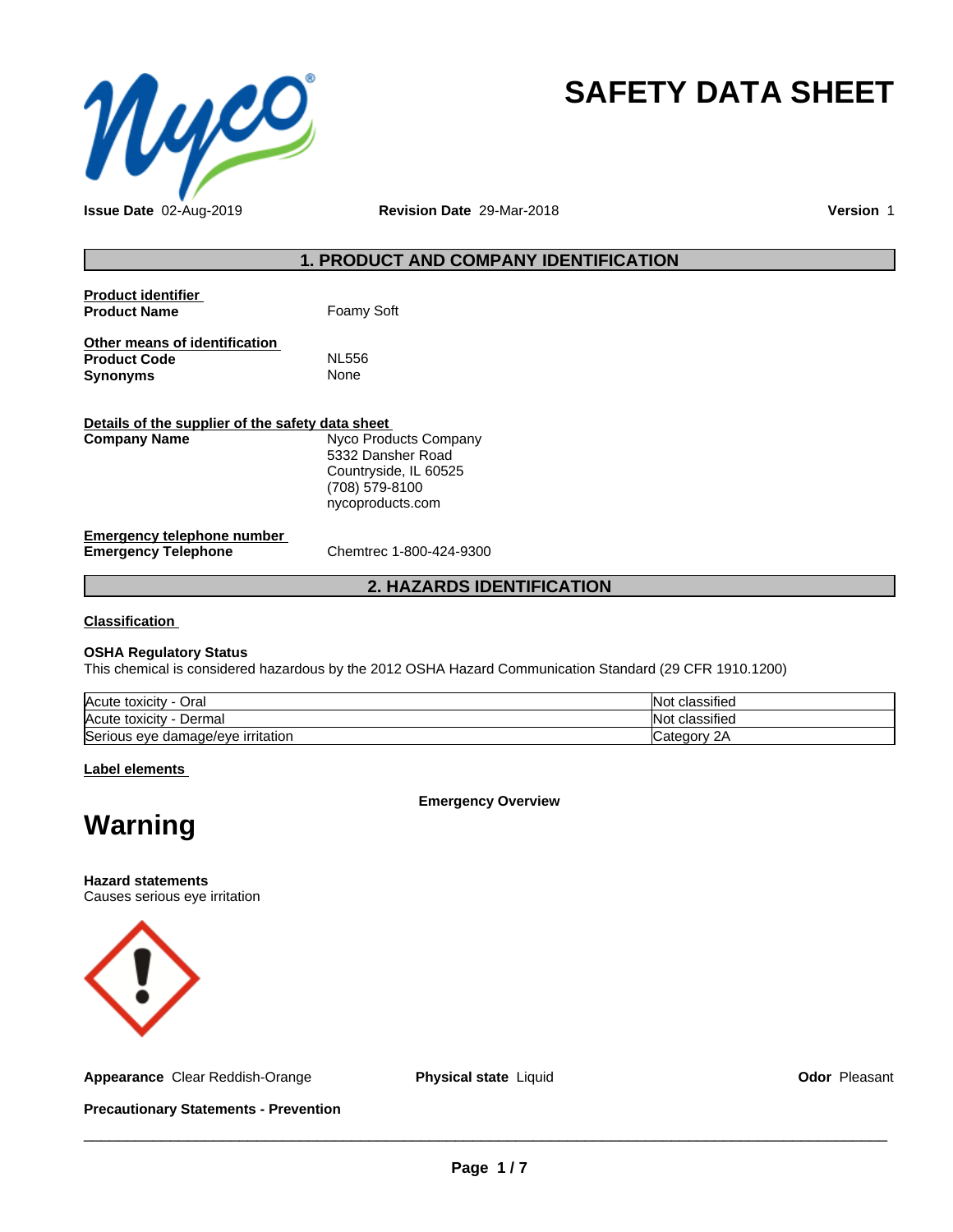Avoid direct contact with eyes.

# **Precautionary Statements - Response**

Specific Treatment (See Section 4 on the SDS) IF IN EYES: Rinse cautiously with water for several minutes. Remove contact lenses, if present and easy to do. Continue rinsing If eye irritation persists: Get medical advice/attention IF INHALED: Not likely to occur under conditions of use IF SWALLOWED: Rinse mouth. DO NOT induce vomiting Drink plenty of water Immediately call a POISON CENTER or doctor/physician

#### **Precautionary Statements - Disposal**

Disposal should be in accordance with applicable regional, national and local laws and regulations

#### **Hazards not otherwise classified (HNOC) Other Information**

Unknown Acute Toxicity 0% of the mixture consists of ingredient(s) of unknown toxicity

# **3. COMPOSITION/INFORMATION ON INGREDIENTS**

| Chemical Name             | <b>CAS No.</b> | Weight-% | Trade Secret |
|---------------------------|----------------|----------|--------------|
| Laureth Sulfate<br>odiumص | 68585-34-2     |          |              |
| Lauramine Oxide           | 1643-20-5      |          |              |

\*The exact percentage (concentration) of composition has been withheld as a trade secret.

# **4. FIRST AID MEASURES**

| <b>First aid measures</b>                                   |                                                                                                                         |
|-------------------------------------------------------------|-------------------------------------------------------------------------------------------------------------------------|
| <b>Skin Contact</b>                                         | Wash off immediately with plenty of water. If skin irritation persists, call a physician.                               |
| Eye contact                                                 | Rinse thoroughly with plenty of water for at least 15 minutes, lifting lower and upper eyelids.<br>Consult a physician. |
| <b>Inhalation</b>                                           | Remove to fresh air.                                                                                                    |
| Ingestion                                                   | Clean mouth with water and drink afterwards plenty of water.                                                            |
| Most important symptoms and effects, both acute and delayed |                                                                                                                         |
| <b>Symptoms</b>                                             | Any additional important symptoms and effects are described in Section 11: Toxicology<br>Information.                   |
|                                                             | Indication of any immediate medical attention and special treatment needed                                              |
| Note to physicians                                          | Treat symptomatically.                                                                                                  |
|                                                             | <b>5. FIRE-FIGHTING MEASURES</b>                                                                                        |

#### **Suitable extinguishing media**

Use extinguishing measures that are appropriate to local circumstances and the surrounding environment.

**Unsuitable extinguishing media** Caution: Use of water spray when fighting fire may be inefficient.

#### **Specific hazards arising from the chemical** No Information available.

**Explosion data Sensitivity to Mechanical Impact** None. **Sensitivity to Static Discharge** None.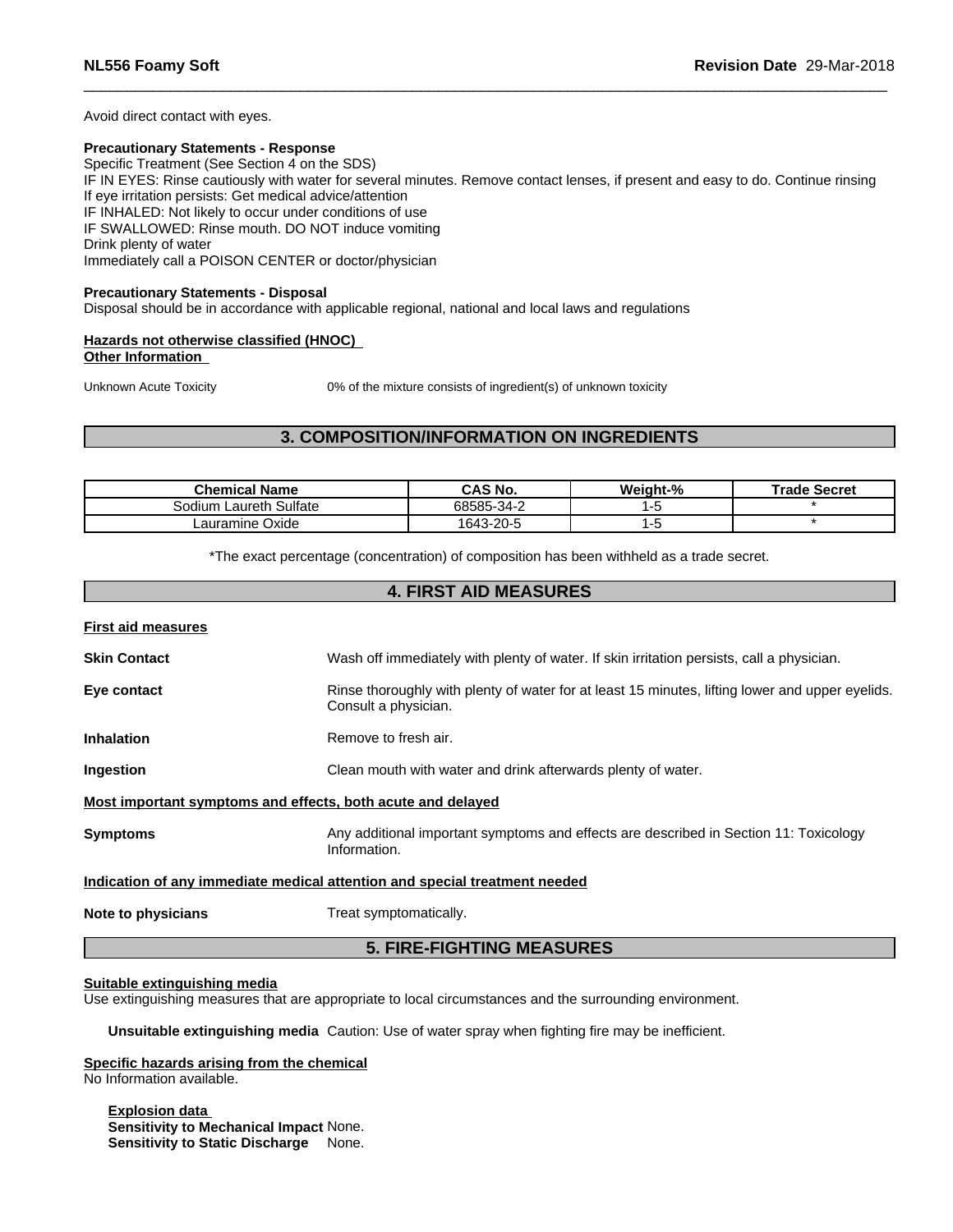#### **Protective equipment and precautions for firefighters**

As in any fire, wear self-contained breathing apparatus pressure-demand, MSHA/NIOSH (approved or equivalent) and full protective gear.

|                                                              | <b>6. ACCIDENTAL RELEASE MEASURES</b>                                                                                                                                                                                                                 |  |
|--------------------------------------------------------------|-------------------------------------------------------------------------------------------------------------------------------------------------------------------------------------------------------------------------------------------------------|--|
|                                                              | Personal precautions, protective equipment and emergency procedures                                                                                                                                                                                   |  |
| <b>Personal precautions</b>                                  | Ensure adequate ventilation, especially in confined areas.                                                                                                                                                                                            |  |
| <b>Environmental precautions</b>                             |                                                                                                                                                                                                                                                       |  |
| <b>Environmental precautions</b>                             | Do not allow into any storm sewer drains, lakes, streams, ponds, estuaries, oceans or other<br>surface water bodies. Should not be released into the environment. Dispose of according to<br>all local city, state and federal rules and regulations. |  |
| Methods and material for containment and cleaning up         |                                                                                                                                                                                                                                                       |  |
| <b>Methods for containment</b>                               | Prevent further leakage or spillage if safe to do so.                                                                                                                                                                                                 |  |
| Methods for cleaning up                                      | Pick up and transfer to properly labeled containers.                                                                                                                                                                                                  |  |
|                                                              | <b>7. HANDLING AND STORAGE</b>                                                                                                                                                                                                                        |  |
| <b>Precautions for safe handling</b>                         |                                                                                                                                                                                                                                                       |  |
| Advice on safe handling                                      | Handle in accordance with good industrial hygiene and safety practice.                                                                                                                                                                                |  |
| Conditions for safe storage, including any incompatibilities |                                                                                                                                                                                                                                                       |  |
| <b>Storage Conditions</b>                                    | Keep containers tightly closed in a dry, cool and well-ventilated place.                                                                                                                                                                              |  |
| Incompatible materials                                       | None known based on information supplied.                                                                                                                                                                                                             |  |
|                                                              | <b>8. EXPOSURE CONTROLS/PERSONAL PROTECTION</b>                                                                                                                                                                                                       |  |

#### **Control parameters**

#### **Exposure Guidelines** .

| <b>Chemical Name</b> | <b>ACGIH TLV</b> | <b>OSHA PEL</b>                 | <b>NIOSH IDLH</b>       |
|----------------------|------------------|---------------------------------|-------------------------|
| Formaldehyde         | STEL: 0.3 ppm    | TWA: 0.75 ppm                   | IDLH: 20 ppm            |
| 50-00-0              | TWA: 0.1 ppm     | (vacated) TWA: 3 ppm unless     | Ceiling: 0.1 ppm 15 min |
|                      |                  | specified in 1910.1048          | TWA: 0.016 ppm          |
|                      |                  | (vacated) STEL: 10 ppm 30 min   |                         |
|                      |                  | unless specified in 1910.1048   |                         |
|                      |                  | (vacated) Ceiling: 5 ppm unless |                         |
|                      |                  | specified in 1910.1048          |                         |
|                      |                  | STEL: 2 ppm see 29 CFR          |                         |
|                      |                  | 1910.1048                       |                         |

*NIOSH IDLH Immediately Dangerous to Life or Health*

**Other Information** Vacated limits revoked by the Court of Appeals decision in AFL-CIO v.OSHA, 965 F.2d 962 (11th Cir., 1992).

| <b>Appropriate engineering controls</b> |  |
|-----------------------------------------|--|
|                                         |  |

| <b>Engineering Controls</b> | Showers, Eyewash stations & Ventilation systems. |  |
|-----------------------------|--------------------------------------------------|--|
|-----------------------------|--------------------------------------------------|--|

## **Individual protection measures, such as personal protective equipment**

- **Eye/face protection** No special technical protective measures are necessary.
- **Skin and body protection** No special technical protective measures are necessary.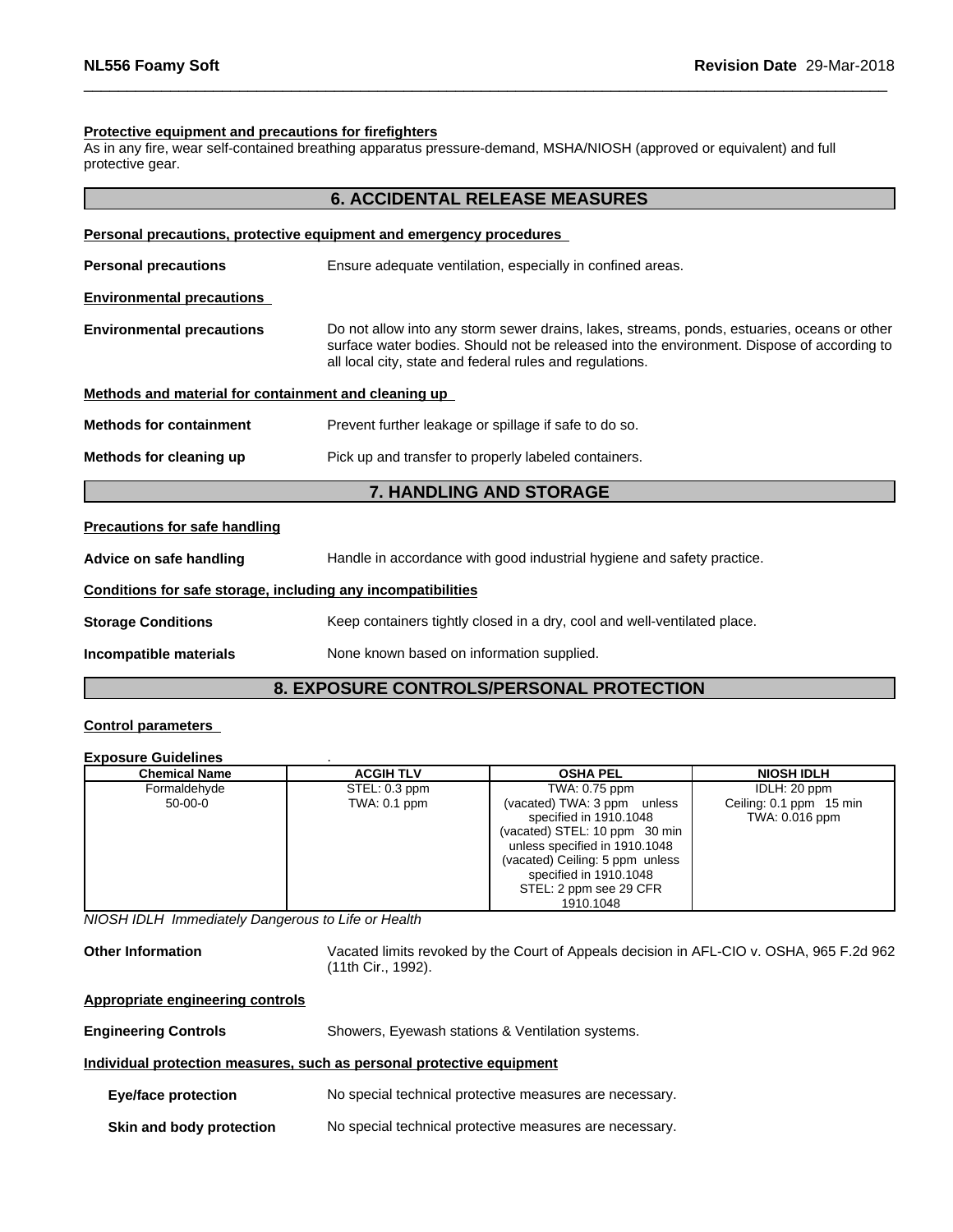**Respiratory protection** Ensure adequate ventilation, especially in confined areas.

**General Hygiene** Handle in accordance with good industrial hygiene and safety practice.

# **9. PHYSICAL AND CHEMICAL PROPERTIES**

# **Information on basic physical and chemical properties**

| <b>Physical state</b> | Liauid                   |
|-----------------------|--------------------------|
| Appearance            | Clear Reddish-Orange     |
| Color                 | Reddish-Orange           |
| Odor                  | Pleasant                 |
| <b>Odor threshold</b> | No Information available |

| <b>Property</b>                   | Values                   | Remarks • Method |
|-----------------------------------|--------------------------|------------------|
| рH                                | $7.0 - 9.0$              |                  |
| <b>Specific Gravity</b>           | 1.00                     |                  |
| <b>Viscosity</b>                  | $< 25$ cP @ 25°C         |                  |
| Melting point/freezing point      | No Information available |                  |
| <b>Flash point</b>                | None                     |                  |
| Boiling point / boiling range     | 212 $\degree$ F          |                  |
| <b>Evaporation rate</b>           | No Information available |                  |
| Flammability (solid, gas)         | No data available        |                  |
| <b>Flammability Limits in Air</b> |                          |                  |
| Upper flammability limit:         | No Information available |                  |
| Lower flammability limit:         | No Information available |                  |
| Vapor pressure                    | No Information available |                  |
| Vapor density                     | No Information available |                  |
| <b>Water solubility</b>           | Complete                 |                  |
| <b>Partition coefficient</b>      | No Information available |                  |
| <b>Autoignition temperature</b>   | No Information available |                  |
| Decomposition temperature         | No Information available |                  |
| <b>Other Information</b>          |                          |                  |

# **Density Lbs/Gal** 8.33 **VOC Content (%)** 0

**10. STABILITY AND REACTIVITY**

# **Reactivity**

No data available

## **Chemical stability**

Stable under recommended storage conditions.

## **Possibility of Hazardous Reactions**

None under normal processing.

#### **Conditions to avoid**

Extremes of temperature and direct sunlight.

#### **Incompatible materials**

None known based on information supplied.

#### **Hazardous Decomposition Products**

None known based on information supplied.

# **11. TOXICOLOGICAL INFORMATION**

# **Information on likely routes of exposure**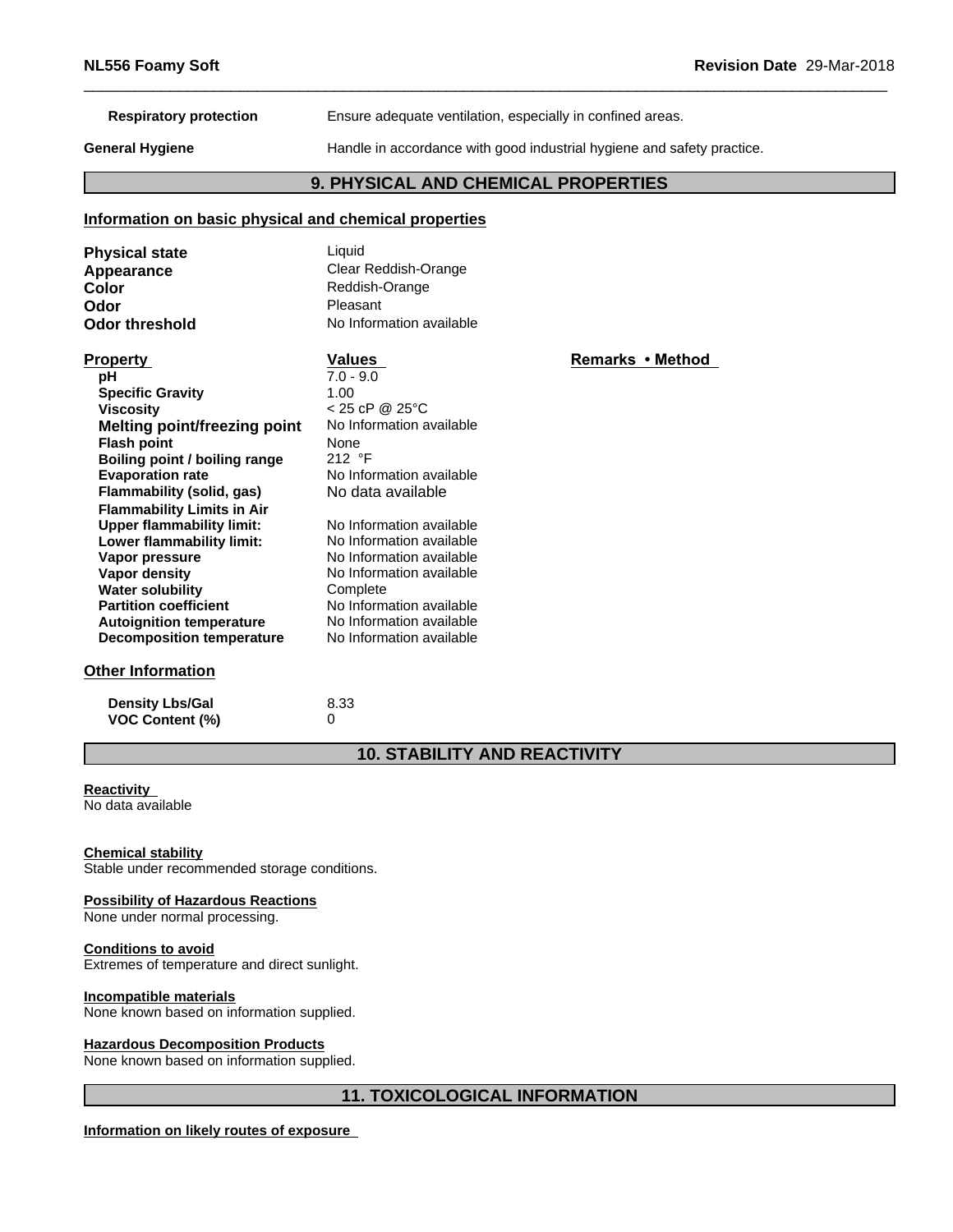## **Product Information**

| <b>Inhalation</b>   | Not an expected route of exposure.                                        |
|---------------------|---------------------------------------------------------------------------|
| Eye contact         | Avoid contact with eyes. Direct contact may cause serious eye irritation. |
| <b>Skin Contact</b> | Prolonged or repeated contact may dry skin and cause irritation.          |
| Ingestion           | Do not taste or swallow. May cause gastro intestinal irritation.          |

# **Information on toxicological effects**

| <b>Symptoms</b>                                      | No Information available.                                                                  |  |  |
|------------------------------------------------------|--------------------------------------------------------------------------------------------|--|--|
|                                                      | Delayed and immediate effects as well as chronic effects from short and long-term exposure |  |  |
| <b>Sensitization</b>                                 | No Information available.                                                                  |  |  |
| Germ cell mutagenicity                               | No Information available.                                                                  |  |  |
| Carcinogenicity                                      | No Information available.                                                                  |  |  |
| <b>Reproductive toxicity</b>                         | No Information available.                                                                  |  |  |
| <b>STOT - single exposure</b>                        | No Information available.                                                                  |  |  |
| <b>STOT - repeated exposure</b>                      | No Information available.                                                                  |  |  |
| <b>Aspiration hazard</b>                             | No Information available.                                                                  |  |  |
| Numerical measures of toxicity - Product Information |                                                                                            |  |  |
| <b>Unknown Acute Toxicity</b>                        | 0% of the mixture consists of ingredient(s) of unknown toxicity                            |  |  |
|                                                      | The following values are calculated based on chapter 3.1 of the GHS document.              |  |  |
| ATEmix (oral)                                        | 47,401.00                                                                                  |  |  |
| <b>ATEmix (dermal)</b>                               | 61,111.00                                                                                  |  |  |
|                                                      |                                                                                            |  |  |

# **12. ECOLOGICAL INFORMATION**

# **Ecotoxicity**

1.97% of the mixture consists of components(s) of unknown hazards to the aquatic environment

| <b>Chemical Name</b>        | Algae/aguatic plants | <b>Fish</b>                           | <b>Crustacea</b>                 |
|-----------------------------|----------------------|---------------------------------------|----------------------------------|
| 4-Chloro-3,5-dimethylphenol |                      | $0.13 - 1.0$ : 96 h Oncorhynchus      | 6.7 - 9: 48 h Daphnia magna mg/L |
| $88-04-0$                   |                      | mykiss mg/L LC50 static $1.3 - 2.1$ : | EC50 Static                      |
|                             |                      | 96 h Lepomis macrochirus mg/L         |                                  |
|                             |                      | LC50 static                           |                                  |
| Formaldehyde                |                      | 22.6 - 25.7: 96 h Pimephales          | 11.3 - 18: 48 h Daphnia magna    |
| $50-00-0$                   |                      | promelas mg/L LC50 flow-through       | mg/L EC50 Static 2: 48 h Daphnia |
|                             |                      | 41: 96 h Brachydanio rerio mg/L       | magna mg/L LC50                  |
|                             |                      | LC50 static 23.2 - 29.7: 96 h         |                                  |
|                             |                      | Pimephales promelas mg/L LC50         |                                  |
|                             |                      | static 1510: 96 h Lepomis             |                                  |
|                             |                      | macrochirus µg/L LC50 static 100 -    |                                  |
|                             |                      | 136: 96 h Oncorhynchus mykiss         |                                  |
|                             |                      | mg/L LC50 static 0.032 - 0.226: 96    |                                  |
|                             |                      | h Oncorhynchus mykiss mL/L LC50       |                                  |
|                             |                      | flow-through                          |                                  |

# **Persistence and degradability**

No Information available.

#### **Bioaccumulation**

Bioaccumulative potential.

## **Other adverse effects** No Information available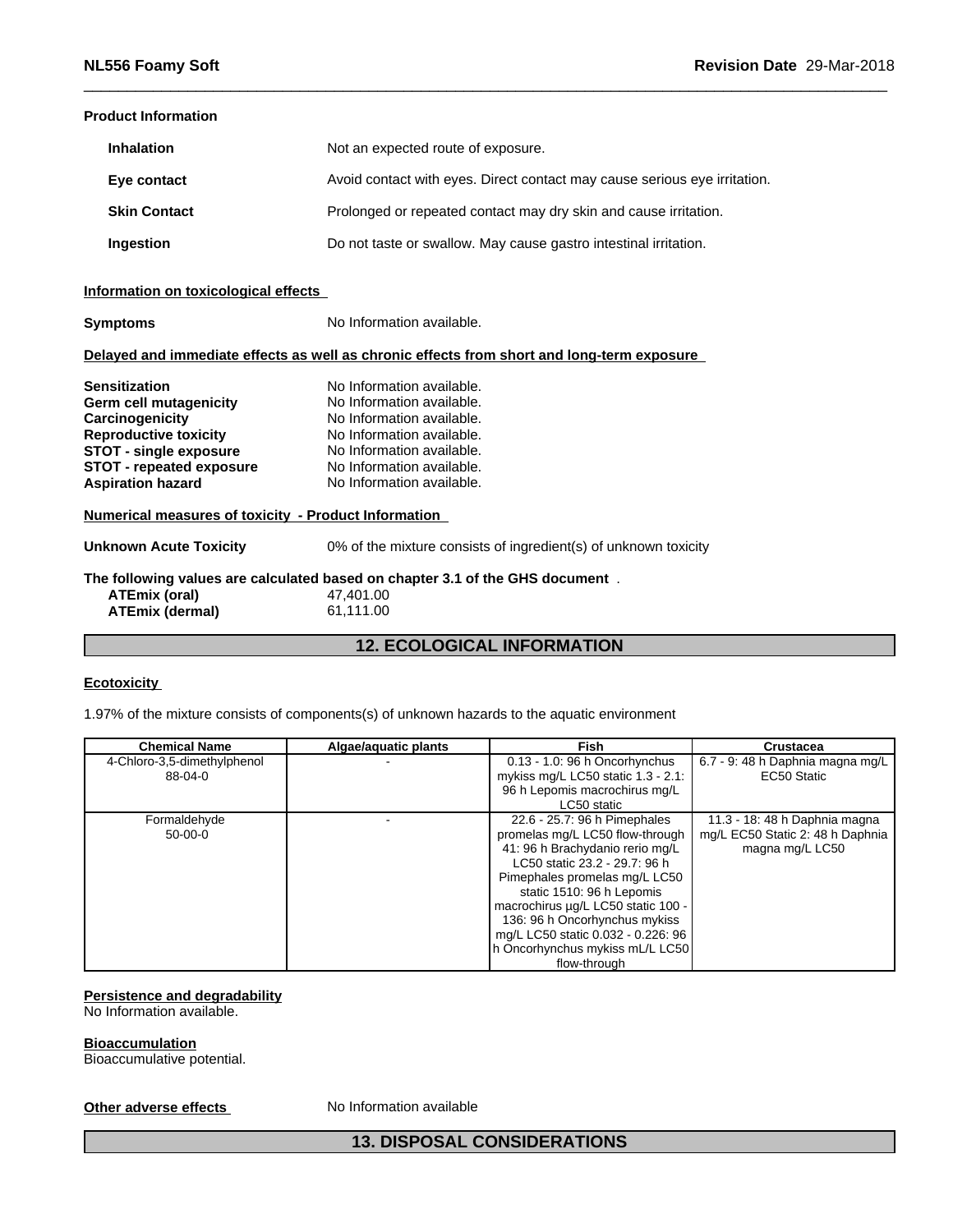#### **Waste treatment methods**

**Disposal of wastes** Disposal should be in accordance with applicable regional, national and local laws and regulations.

**Contaminated packaging** Do not reuse container.

| <b>Chemical Name</b> | <b>RCRA</b> | <b>RCRA - Basis for Listing</b>     | <b>RCRA - D Series Wastes</b> | <b>RCRA - U Series Wastes</b> |
|----------------------|-------------|-------------------------------------|-------------------------------|-------------------------------|
| Formaldehyde         | U122        | Included in waste streams:          |                               | U122                          |
| $50 - 00 - 0$        |             | , K010, K038, K040,<br>K009.        |                               |                               |
|                      |             | K <sub>156</sub> , K <sub>157</sub> |                               |                               |

This product contains one or more substances that are listed with the State of California as a hazardous waste.

# **14. TRANSPORT INFORMATION**

The basic description below is specific to the container size. This information is provided for at a glance DOT information. Please refer to the container and/or shipping papers for the appropriate shipping description before tendering this material for shipment. For additional information, please contact the distributor listed in section 1 of this SDS.

| <b>DOT</b> | Not regulated |  |
|------------|---------------|--|
|            |               |  |

**TDG** Not regulated

# **15. REGULATORY INFORMATION**

| International Inventories |          |  |
|---------------------------|----------|--|
| <b>TSCA</b>               | Complies |  |
| <b>DSL/NDSL</b>           | Complies |  |

 **Legend:** 

 **TSCA** - United States Toxic Substances Control Act Section 8(b) Inventory  **DSL/NDSL** - Canadian Domestic Substances List/Non-Domestic Substances List

# **US Federal Regulations**

#### **SARA 313**

Section 313 of Title III of the Superfund Amendments and Reauthorization Act of 1986 (SARA). This product does not contain any chemicals which are subject to the reporting requirements of the Act and Title 40 of the Code of Federal Regulations, Part 372

#### **SARA 311/312 Hazard Categories**

| Acute health hazard               | No. |  |
|-----------------------------------|-----|--|
| Chronic Health Hazard             | No. |  |
| Fire hazard                       | N٥  |  |
| Sudden release of pressure hazard | No. |  |
| <b>Reactive Hazard</b>            | N٥  |  |

#### **CWA (Clean WaterAct)**

This product does not contain any substances regulated as pollutants pursuant to the Clean Water Act (40 CFR 122.21 and 40 CFR 122.42)

#### **CERCLA**

This material, as supplied, does not contain any substances regulated as hazardous substances under the Comprehensive Environmental Response Compensation and Liability Act (CERCLA) (40 CFR 302) or the Superfund Amendments and Reauthorization Act (SARA) (40 CFR 355). There may be specific reporting requirements at the local, regional, or state level pertaining to releases of this material

# **US State Regulations**

#### **California Proposition 65**

This product contains the following Proposition 65 chemicals